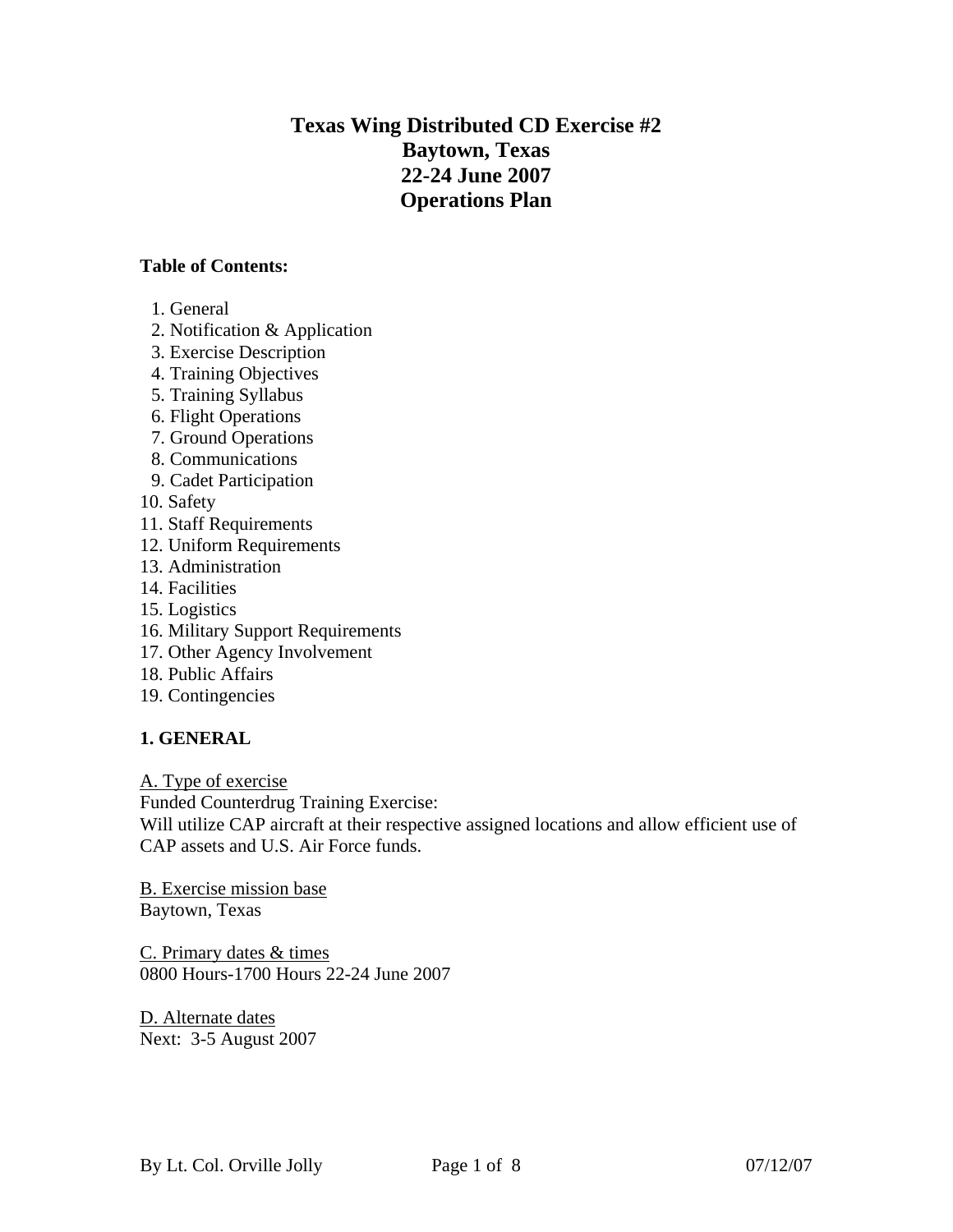E. USAF funding

1. Mission sorties, vehicle fuel/oil and communications costs. Est**.** \$4214.36 2. Financial expenditures will be tightly controlled throughout the exercise to avoid

exceeding the approved exercise funded limit.

3. An expenditure subtotal will be calculated after each mission sortie. This will be subtracted from the mission sortie budget to give an accurate estimate of remaining funds.

4. In the event that mission sortie expenditures appear likely to exceed the allowable limit, mission sorties will be suspended until and unless express approval is received from the USAF to continue.

F. Mission Symbol  $A<sub>4</sub>$ 

G. Air Force Mission Number TBD

H. OES Training Number  $N/A$ 

I. Staging Area Manager/Project Officer LT COL DON FISHER 5100 KENDALL RD. BAYTOWN, TX 77520 [281-383-1443 HOME](mailto:lcthom@juno.com)  [281-383-1443 FAX](mailto:lcthom@juno.com)  [281-615-5057 CELL](mailto:lcthom@juno.com)  [JeanFisher@msn.com](mailto:lcthom@juno.com)

J. Host unit TX268 Baytown Senior Squadron

K. Initial reporting times

- CD members must inform their respective CD Group Coordinators of their interest and availability in order to participate in the CDEX within ten days of exercise.
- CD Group Coordinators are listed on the CD page of the Texas Wing web site.
- The CD Group Coordinators shall forward the data of the CD participants of their group to Lt. Col. Jean Fisher seven days prior to the exercise date for CD validation process.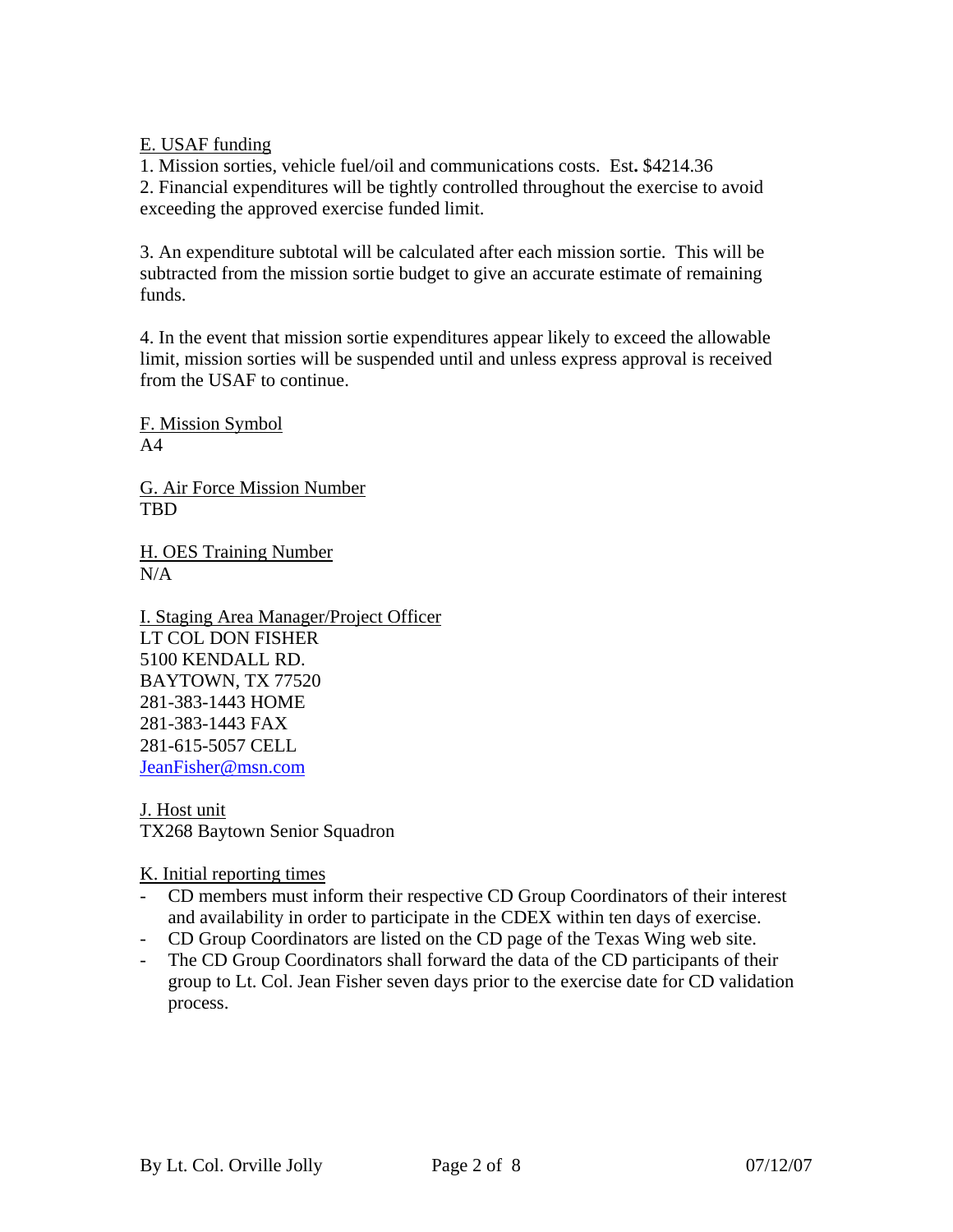L. Initial reporting information

 - CD Group Coordinators will be notified of the required information to be submitted. Each aircraft location will have a Staging Area Manager (SAM), same as for the TXWG Distributed SAREX's. The SAM and/or the Group CD Coordinator will forward their SAM data to the Project Officer Lt. Col. Don Fisher, no later than 18 June 07**.** 

# 2. **NOTIFICATION AND APPLICATION**

A. Notification of exercise

Notification of this exercise will be by the listing on the TXWG Calendar and by CD Group Coordinators' notification of CD members. B. Qualification requirements Participants must be fully CD qualified.

C. Exercise capacity Minimums: None Maximums: Participants: 100 Aircraft: 18 on Sat. / Est. 8 on Sunday, subject to funding. Staff: 6 to 8 Cadets: 0

D. Exercise enrollment procedures Submit completed Staging Area Information Sheet to: [LT COL JEAN M. FISHER](mailto:lcthom@juno.com)  [5100 KENDALL RD.](mailto:lcthom@juno.com)  [BAYTOWN, TX 77520](mailto:lcthom@juno.com)  [281-383-1443 HOME](mailto:lcthom@juno.com)  [281-383-1443 FAX](mailto:lcthom@juno.com)  [281-615-4394 CELL](mailto:lcthom@juno.com)  [JeanFisher@msn.com](mailto:lcthom@juno.com)

E. Equipment

Digital cameras should be procured prior to the exercise. Group CD Coordinators must have knowledge of the group's camera location, and insure their usage in the CDEX.

F. Exercise fees None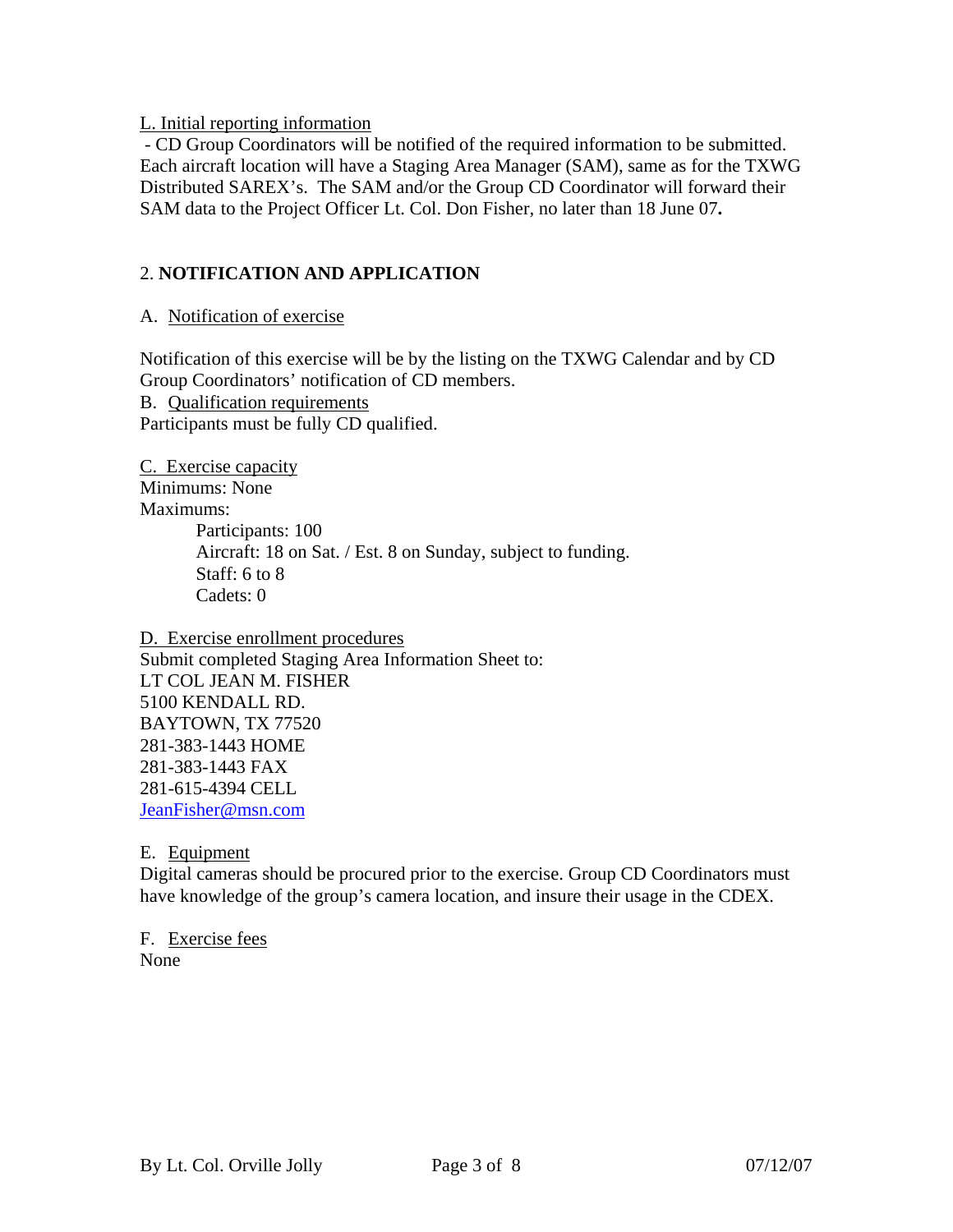# **3. EXERCISE DESCRIPTION**

The exercise will provide necessary DEA marijuaina spotting technics, HLS, Military Intercept Procedures and digital camera training for CD Flight Crews. Emphasis will also be placed on proper procedures, documentation, reporting, and error management for the TXWG CD Program.

# **4. TRAINING OBJECTIVES**

#### A. Primary training objectives

Train CD Flight Crews in:

- Spotting procedures for marijuana and other illegal substances
- HLS (Home Land Security)
- Airport Recon
- Proper and competent use of digital cameras
- Military Interception Procedures (AIM 5-6-2, 5-6-4)
- Error-free paperwork

#### B. Additional training objectives

Train Group CD Coordinators in:

- CD Coordinator Responsibilities
- Reporting Requirements
- Briefing Procedures

# **5. TRAINING SYLLABUS**

Information will be provided at the exercise.

#### **6. FLIGHT OPERATIONS**

#### A. Aviation resource requirements

All TXWG Corporate aircraft are encouraged to attend. Because of the time sensitive nature of this activity, aircraft scheduling must be completed well in advance to give this activity priority. If the need occurs, member owned aircraft will be permitted to attend with prior approval from the Liaison Region Commander. This request should be made through the CDO NLT 16 June 2007.

B. Inbound sorties No inbound sorties are necessary.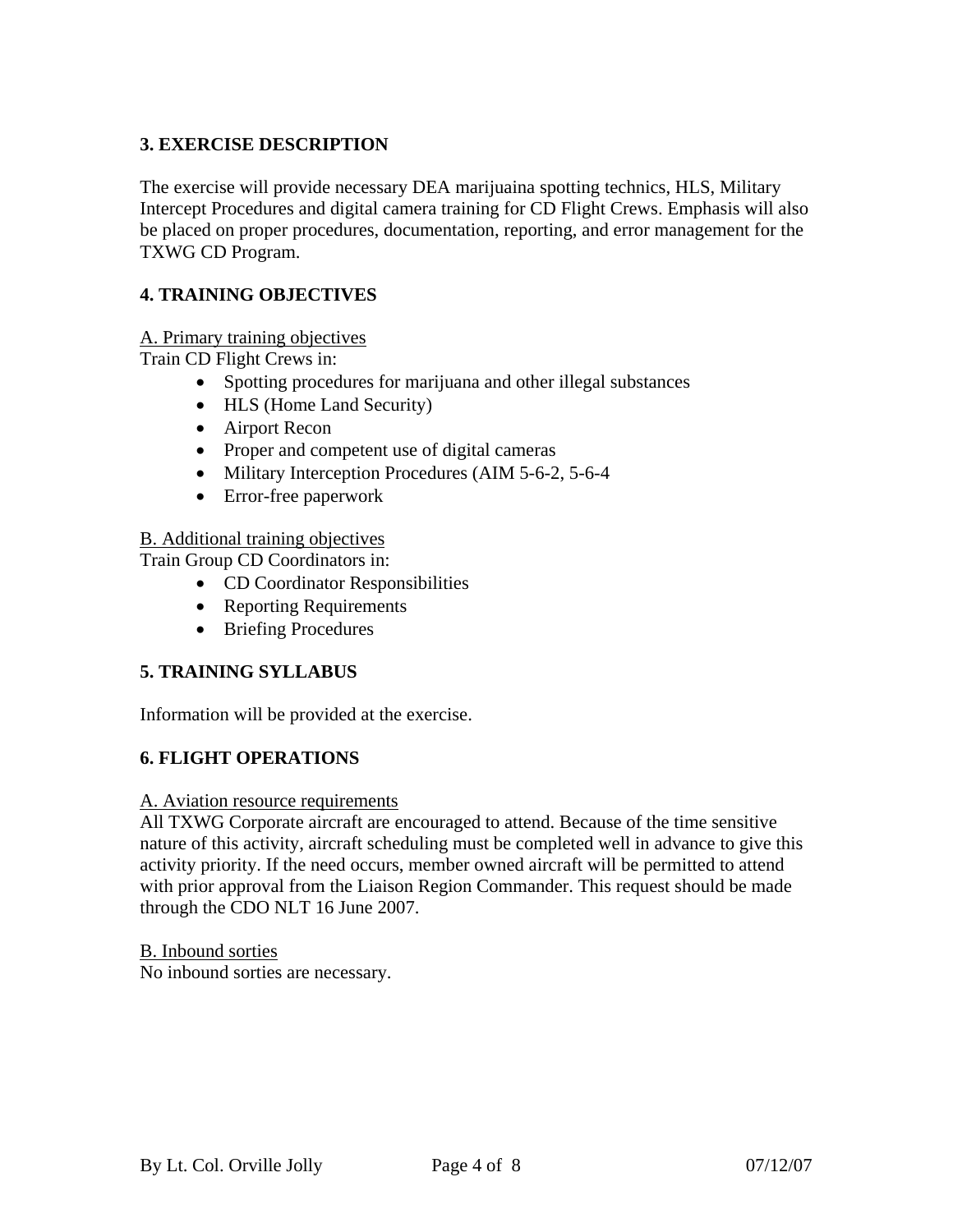C. Mission sorties

1. Sorties

The sorties to be flown will all be CD and HLS related. Details will be provided.

2. Crew composition

Aircrews will be a mixture of fully trained and low experience CD members to provide maximum training efficiency. All PIC's will be fully qualified CD mission pilots.

3. Routes/grids to be utilized

Assigned areas will be nonstandard, chosen by the mission staff for special training purposes.

4. Anticipated average sortie length

Each sortie is expected to take approximately 1.4 hours. Two to three sorties per day could be completed for each aircraft location on Saturday. Exercise participation on Sunday will be subject to funding.

5. Alternate airfields Alternate airfields will be included in the planning.

6. Flightline operations Standard CD flight line operations will be in place.

D. Outbound sorties No outbound sorties are necessary.

#### E. Flight scheduling

The aircraft PIC will be given sortie assignments on Friday afternoon. The Air Sortie Tracking Sheet, provided by the Staging Area Manager will be used for this DCDEX. When submitting the forms for reimbursement, transfer the data from the Air Sortie Tracking Sheet to the Form 84**.** Then the Form 84 will be submitted as the final report with the Form 108. A copy of this Operation Plan will be at each staging area for this exercise and is the responsibility of the SAM of that location.

#### F. Flight briefings

Each aircrew will receive an individual briefing and approval from the mission staff briefer on early Friday evening. On Saturday A.M. the briefer shall contact the PIC by telephone for the final release of the sortie.

G. Flight management procedures

A flight plan must be filed with the FAA prior to each sortie.

#### H. Flight debriefings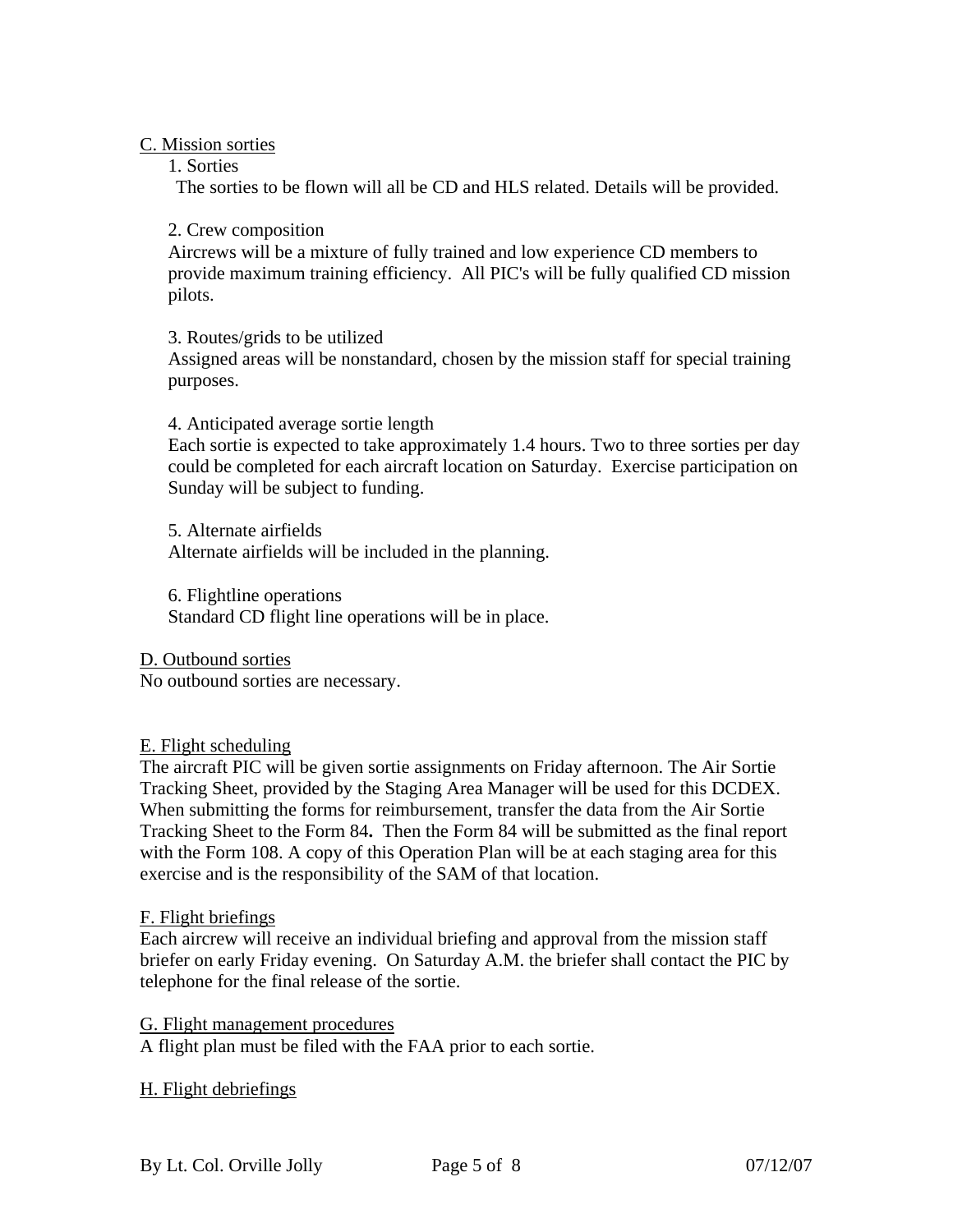Each returning sortie will report the landing time to the CDEX mission base. Each sortie PIC will contact mission base and debrief using the "Air Sortie Tracking Sheet."

#### I. Mission intelligence

Mission intelligence needs, will be determined and the data will be analyzed by the Planning Section

#### J. Flight operations safety considerations

Safety will be the Number One priority of this exercise. All aircraft PICs will complete aircraft inspection form (CAPF71), within three days of the DCDEX and fax it to the Project Officer before any aircraft is authorized to participate in this exercise.

# **7. GROUND OPERATIONS**

A. Ground operations resource requirements No ground operations will be part of this exercise.

# **8. COMMUNICATIONS**

#### A. Requirements

Radio communications will be coordinated under the Logistics Section and will be maintained by qualified radio operators using the home unit communications equipment.

B. Procedures Details to be provided.

#### C. Equipment requirements

Aircraft must have functioning FAA standard radios. Aircraft without CAP VHF FM equipment will not be used for sorties.

# **9. CADET PARTICIPATION**

Cadets are not authorized to participate in this exercise.

#### **10. SAFETY**

Safety violations will not be tolerated. Strict compliance with CAP Regulations must be observed.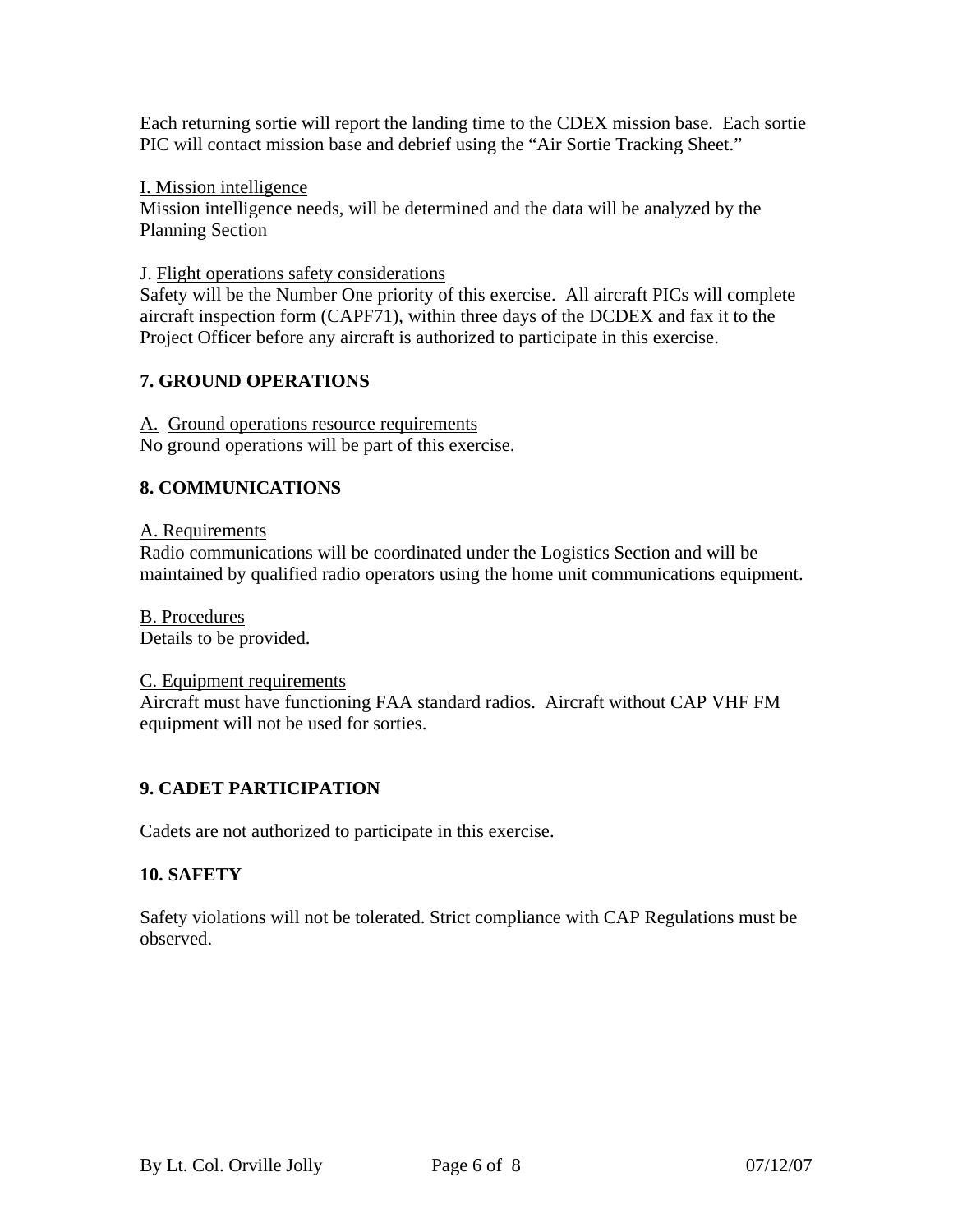# **11. STAFF REQUIREMENTS**

#### A. Duties of exercise staff

Staff positions will be assigned prior to the exercise.

Staff positions shall include: CMD, Operations Section Chief, Planning Section Chief, Briefer/De-briefer, Logistics Section Chief, and Finance Section Chief. Lt. Col. Orville Jolly and Lt. Col. Don Fisher will serve as CMD for this exercise.

# **12. UNIFORM REQUIREMENTS**

Mission Staff: CAP distinctive uniform / recommend gray pants and white shirt per CAPM 39-1.

Aircrews (meeting weight and grooming standards): Air Force Style Flight Suits recommended. CAP distinctive flight wear is acceptable.

Members not meeting weight or grooming standards: Any Non-Air Force Style, CAP distinctive uniform. If in doubt, refer to Civil Air Patrol Uniform Manual, CAPM 39-1. Civilian clothing is not approved.

The maroon CD polo shirt is NOT an approved uniform and therefore may not be worn when flying in CAP aircraft, or during any phase of this DCDEX.

# **13. ADMINISTRATION**

# A. Sign-in location and procedures

Sign-in of members on CAPF 103, aircraft and other vehicles on CAPF 121 will be required each day of the exercise. This will be accomplished as the participants arrive at the airport being utilized for the exercise.

#### B. Credential verification procedures

Each sub-location must have a designated CD member appointed to verify following credentials of each other member during sign-in:

- Valid CAP Membership Card
- Valid CAPF CD101 Card
- Current CAPF101 Card
- Pilots must have proof of a current Pilot's License, FAA Medical, FAA Flight Review, Form 5 and Form 91

# C. Resource listing

Each unit will forward a copy of the sign-in sheets (Form 103 and Form 121) to the CMD via e-fax (phone number to be provided later), or e-mail at [jeanfisher@msn.com](mailto:jeanfisher@msn.com) or fax (281-383-1443) before the first sortie on Saturday and Sunday.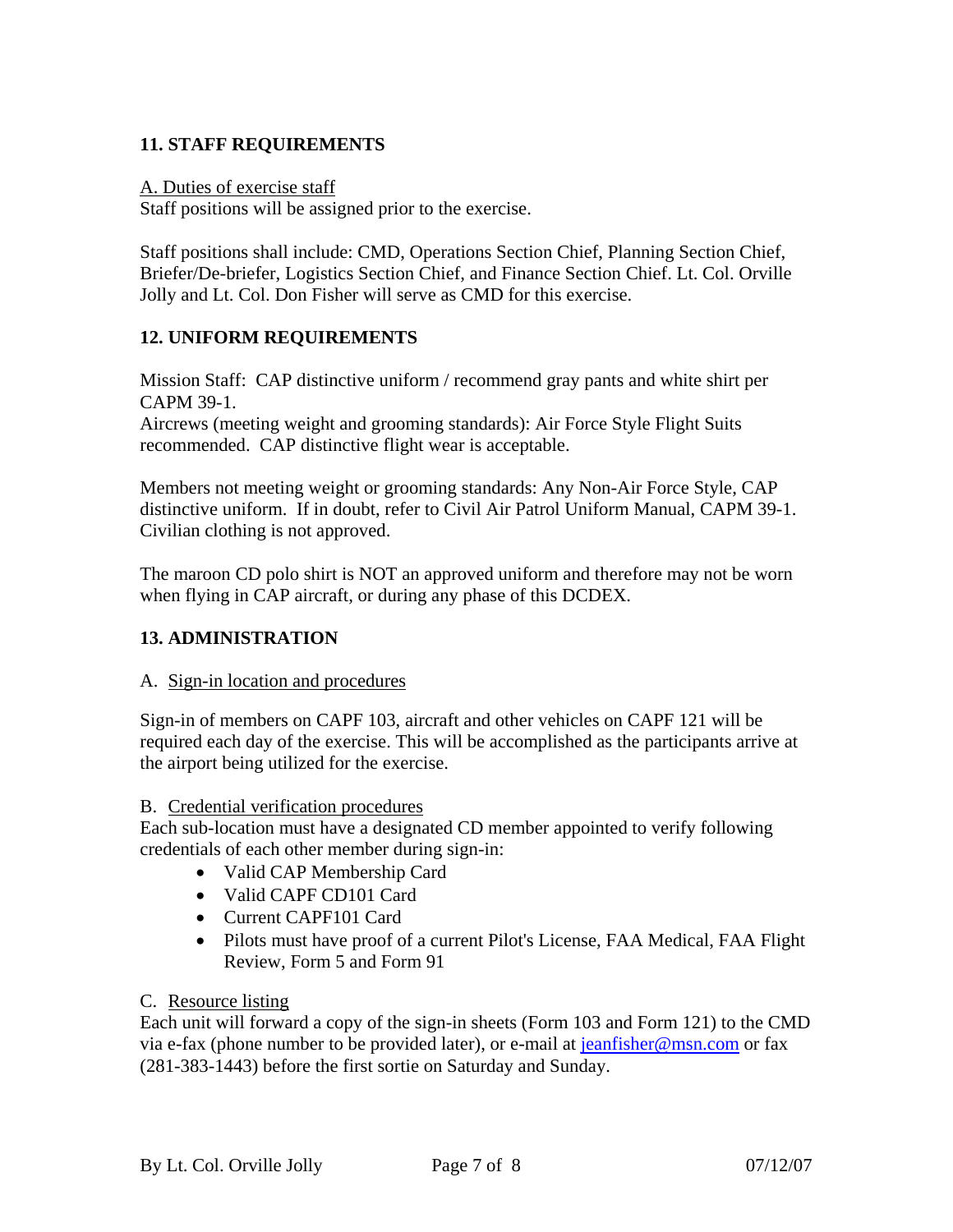D. Forms/documents

The Air Sortie Tracking Sheets are the responsibility of the PIC for each sortie. The final Air Sortie Tracking Sheet and Form 84 must be submitted with the CAPF 108 by mail within three (3) days for reimbursement to Lt. Col. Jean Fisher, 5100 Kendall Rd., Baytown, TX 77520. Do not submit to Texas Wing Headquarters for reimbursement, as they must be approved by the TXWG/CDO before reaching TXWG/HQ.

Participants will be notified during the de-briefing period if there is a change of the name and address of the final report submittal.

E. Enrollment & other fees No fees.

# **14. FACILITIES**

A. Aircraft parking Local

# **15. LOGISTICS**

Aircrew responsibility

# **16. MILITARY SUPPORT REQUIREMENTS**

None

# **17. OTHER AGENCY INVOLVEMENT**

None

# **18. PUBLIC AFFAIRS**

 $N/A$ 

# **19. CONTINGENCIES**

#### A . Disaster or REDCAP

The exercise may be suspended or terminated, and CAP resources reassigned, only at the direction of the CMD, WG/CC, or LO; otherwise, exercises are expected to continue as planned.